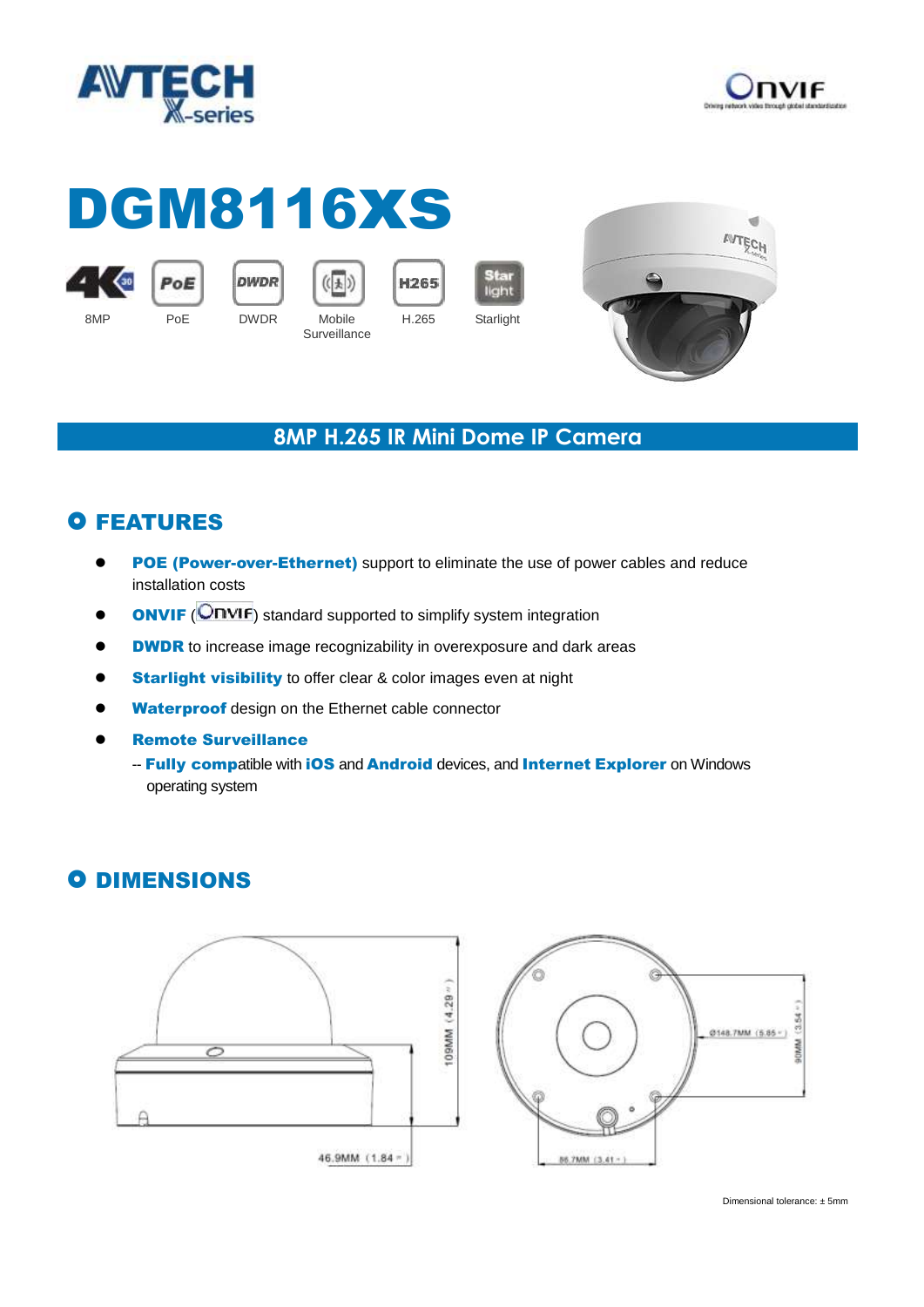



#### O SPECIFICATIONS\*

| <b>Network</b>                 |                                                                                                                                                                                                                                                                                                  |
|--------------------------------|--------------------------------------------------------------------------------------------------------------------------------------------------------------------------------------------------------------------------------------------------------------------------------------------------|
| <b>LAN Port</b>                | YES                                                                                                                                                                                                                                                                                              |
| <b>LAN Speed</b>               | 10/100 Based-T Ethernet                                                                                                                                                                                                                                                                          |
| <b>Supported Protocols</b>     | TCP/IP, HTTP, DHCP, DNS, DDNS, RTP/RTSP,<br>SMTP, NTP, UPnP, SNMP, HTTPS, FTP                                                                                                                                                                                                                    |
| <b>ONVIF Compatible</b>        | YES (Profile S, Profile G, Profile T)                                                                                                                                                                                                                                                            |
| Security                       | (1) Multiple user access levels with password<br>(2) IP address filtering<br>(3) Digest authentication                                                                                                                                                                                           |
| <b>Remote Access</b>           | Internet Explorer on Windows operating system                                                                                                                                                                                                                                                    |
| <b>Video</b>                   |                                                                                                                                                                                                                                                                                                  |
| Network Compression            | H.265 /H.264                                                                                                                                                                                                                                                                                     |
| <b>Video Resolution</b>        | Main-Stream: 8MP (3840x2160) (1~15fps), 5MP (3072*1728)/(5292*1944), 4MP (2592x1520),<br>3MP(2304x1296), 1080P(1920x1080), 720P(1280x720),<br>Sub-Stream: (1~30fps):1080P(1920x1080),720P(1280x720), VGA (640x480), QVGA<br>(320x240)<br>Mobile-Stream: (1~30fps): VGA (640x480), QVGA (320x240) |
| <b>Frame Rate</b>              | 20fps                                                                                                                                                                                                                                                                                            |
| Video bit rate                 | 8Kbps ~ 16Mbps                                                                                                                                                                                                                                                                                   |
| Multiple Video Streaming       | Triple Stream (Main / Sub / Mobile)                                                                                                                                                                                                                                                              |
| Bitrate control method         | CBR / VBR                                                                                                                                                                                                                                                                                        |
| <b>General</b>                 |                                                                                                                                                                                                                                                                                                  |
| Image Sensor                   | 1/2.7" Progressive CMOS image sensor                                                                                                                                                                                                                                                             |
| Min Illumination               | Color 0.002Lux @(F1.2,AGC ON)                                                                                                                                                                                                                                                                    |
| <b>Shutter Speed</b>           | $1/5 \sim 1/20000$ sec                                                                                                                                                                                                                                                                           |
| Slow shutter                   | Support                                                                                                                                                                                                                                                                                          |
| Lens                           | $2.8$ mm $-$ F No. 1.6                                                                                                                                                                                                                                                                           |
| Viewing Angle                  | Horizontal: 110°, Vertical: 58°, Diagonal: 132°                                                                                                                                                                                                                                                  |
| SD storage                     | Micro SD slot, up to 256GB                                                                                                                                                                                                                                                                       |
| IR Effective Distance**        | Up to 20 meters                                                                                                                                                                                                                                                                                  |
| IR Shift                       | <b>YES</b>                                                                                                                                                                                                                                                                                       |
| IR LED                         | 18 pcs (SMD)                                                                                                                                                                                                                                                                                     |
| Video Analytics                | N/A                                                                                                                                                                                                                                                                                              |
| <b>Digital Noise Reduction</b> | 3D DNR                                                                                                                                                                                                                                                                                           |
| <b>WDR</b>                     | <b>DWDR</b>                                                                                                                                                                                                                                                                                      |
| <b>BLC</b>                     | <b>YES</b>                                                                                                                                                                                                                                                                                       |
| ROI                            | <b>YES</b>                                                                                                                                                                                                                                                                                       |
| <b>Privacy Mask</b>            | <b>YES</b>                                                                                                                                                                                                                                                                                       |
| Image Settings                 | Flip, Rotation, Corridor mode, Saturation, Brightness, Contrast, Hue, Sharpness adjustable                                                                                                                                                                                                       |
| Audio                          | <b>Built-in Microphone</b>                                                                                                                                                                                                                                                                       |
| Alarm Trigger                  | <b>NO</b>                                                                                                                                                                                                                                                                                        |
| <b>Reset Button</b>            | NO                                                                                                                                                                                                                                                                                               |